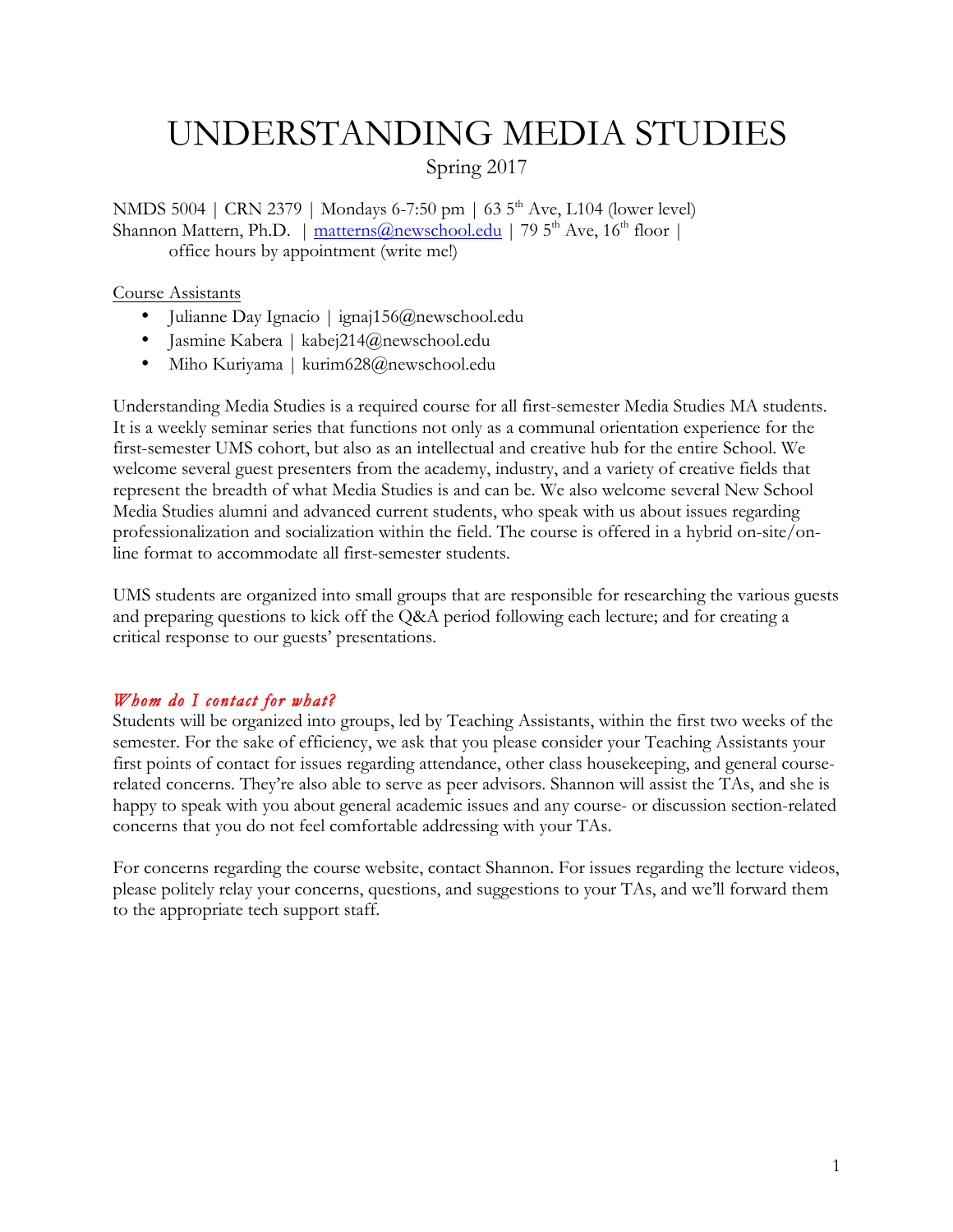# COURSE REQUIREMENTS AND GRADING

## **ATTENDANCE**

We expect that you'll feel inclined to take part in this lecture and workshop series, which constitutes the creative and intellectual "hub" of the School of Media Studies and serves to represent the breadth of what Media Studies, as a field, is and can be. Your presence and engagement will help to foster a sense of community, which benefits us all internally, and to cultivate a reputation for SMS as a vibrant site for intellectual and creative production, which helps us to foster relationships with other institutions and enhances the reputation of the school.

New York-based students will be expected to **attend and sign in** at the beginning of all scheduled Monday night meetings. Online students will be expected to **watch the lecture online**; you can either join us live, via Zoom, or watch a recording of the class, which will be posted to our website within 24 hours of the on-site meeting. See the "Attendance for Online Students" page on our class website for more instructions.

During *most* sessions, we'll pose a **reflection question**, which will invite you to connect the week's discussion to your own goals and practices. On-site students are expected to record their **two- to three-sentence responses** on an index card (provided in class), and to submit their cards to their TAs at the end of the class meeting. Online students are expected to email their weekly responses to their TAs by Friday at 5pm EST.

Students are permitted **two excused absences** over the course of the semester.

Digital Etiquette. Laptops, iPads, and phones can serve as important learning tools. Therefore, we do not want to preclude their use in class. All we ask is that you use this technology *courteously* and *appropriately*, to help you *engage* with the class, not to check out. Burying your face in a screen throughout our class meetings demonstrates disrespect toward our guests and reflects poorly on you and us.

## **READINGS**

**All students are expected to review all readings/screenings/etc. listed on the syllabus** for each class meeting. Even if you are not assigned to particular guest presenters, you are still expected to review the texts related to their areas of specialization, so you can familiarize yourself with the areas of research and practice that they represent (thus enabling you to develop a broad understanding of what's happening in our field), and so you can prepare yourself to participate in our discussions preceding and following the guests' visits. Any one of you might be **called on randomly** during these discussions and asked to share your own informed responses to our readings and our presenters' work.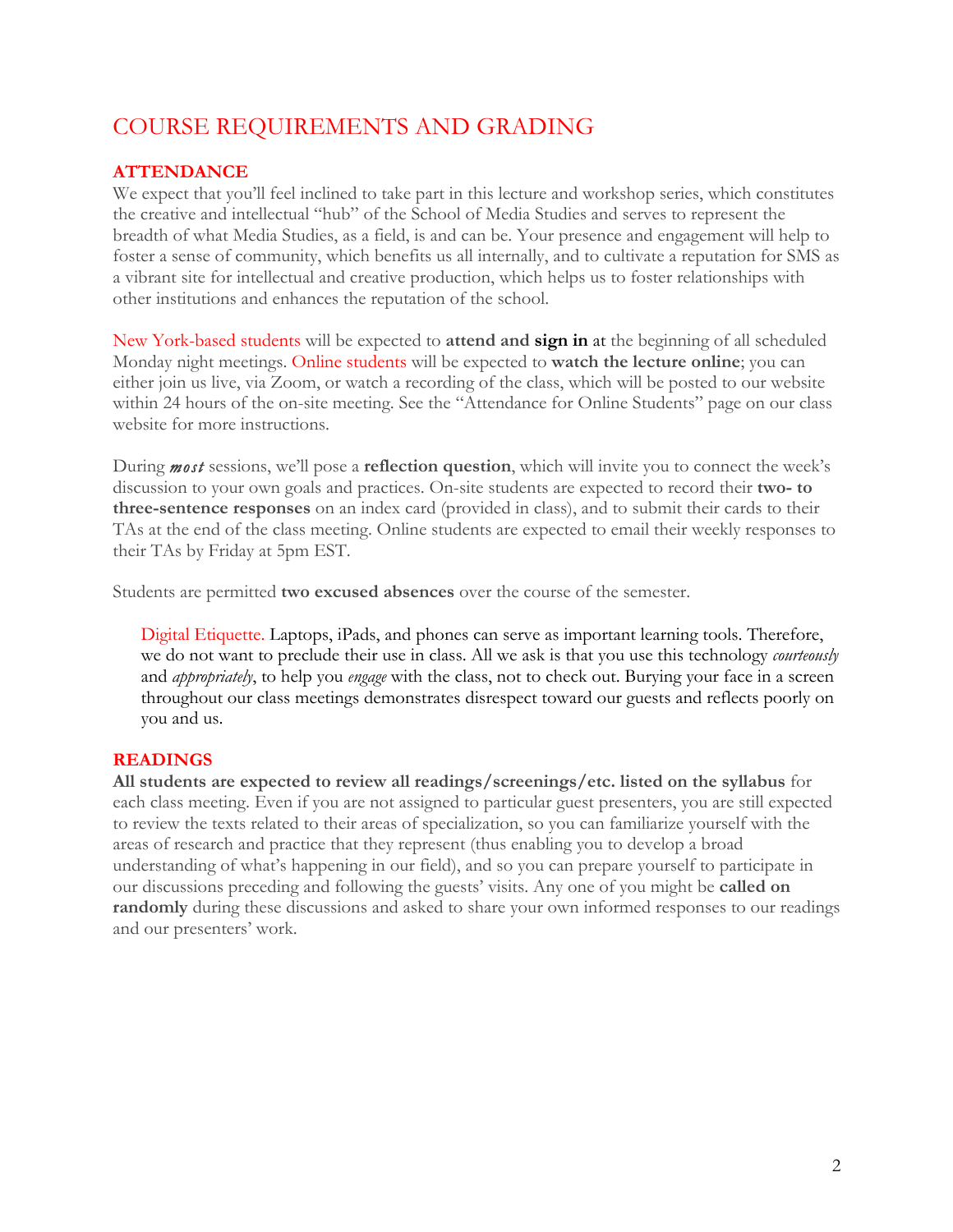### **GROUP RESPONSIBILITIES**

Students will be organized into groups and asked to work collaboratively to frame *one* presentation week, which typically comprises two presenters: a pair of scholars, artists, or practitioners who demonstrate the myriad outlets for media study: traditional scholarship, activism, public intellectualism, media production, artwork, entrepreneurship, etc.

Individual groups, which may include both on-site and online students, can determine which platforms — e.g., email, Skype, appear.in, Slack, Google Docs, in-person meetings — will best allow them to communicate and collaborate with one another. On-site students should make special effort to include their online classmates, and online students should be proactive in reaching out to their on-site classmates. See the Helsinki Design Lab's *Creative Collaborations* handbook, Sacramento State University's tips for writing in groups (pp. 52-55), and UNC-Chapel Hill's list of recommendations for negotiating collaborative work. Your TAs can also help you develop collaborative strategies.

Your group will be responsible for:

- 1. **Framing the discussion during the "prep week"** dedicated to your assigned presenters' visit.
	- These "prep weeks" typically happen a few weeks before your guests' visits and serve to prepare you – and the entire class – to situate our guests' work within the larger field, and to engage in an intelligent discussion around their work.
	- All guests were invited to recommend readings and other media for students to review in advance of their visits. Your group should summarize the main themes in these resources, identify particular areas of resonance and discord among the texts and our guests' practice, highlight issues of particular interest to individual group members, flag areas of confusion or contention, and pose two or three questions for our in-class discussion.
	- Each group will have a total of **20 minutes** for their in-class framing discussion. *Every* group member must contribute in some way; online students might ask on-site students to speak on their behalves or make a short audio- or video-recording we can play in class.
- 2. Creating an **annotated bibliography / mediagraphy**, due **by 6pm one week after the prep week** dedicated to your assigned presenters' visit.
	- Building upon our "prep week" discussion (during which you'll likely have received many reference recommendations), your group must supplement your list of assigned readings by conducting an environmental scan of other related resources in the field:
		- o resources that expand the scope of our guests' work, by situating it within broader discourses and deeper historical context, and by drawing parallels to related work in other fields and in other modalities (e.g., articles, books, documentaries, podcasts);
		- o resources that help us to better understand the macro-scale contours of our presenters' oeuvres or the trajectories of their work;
		- o resources that identify similar work by other scholars and practitioners;
		- o resources that acknowledge historical or contemporary applications for the type of work our guests are doing;
	- Your bibliography / mediagraphy should include **at least five contributions from each group member**, including a mix of scholarly and popular texts and, if applicable, media in diverse formats.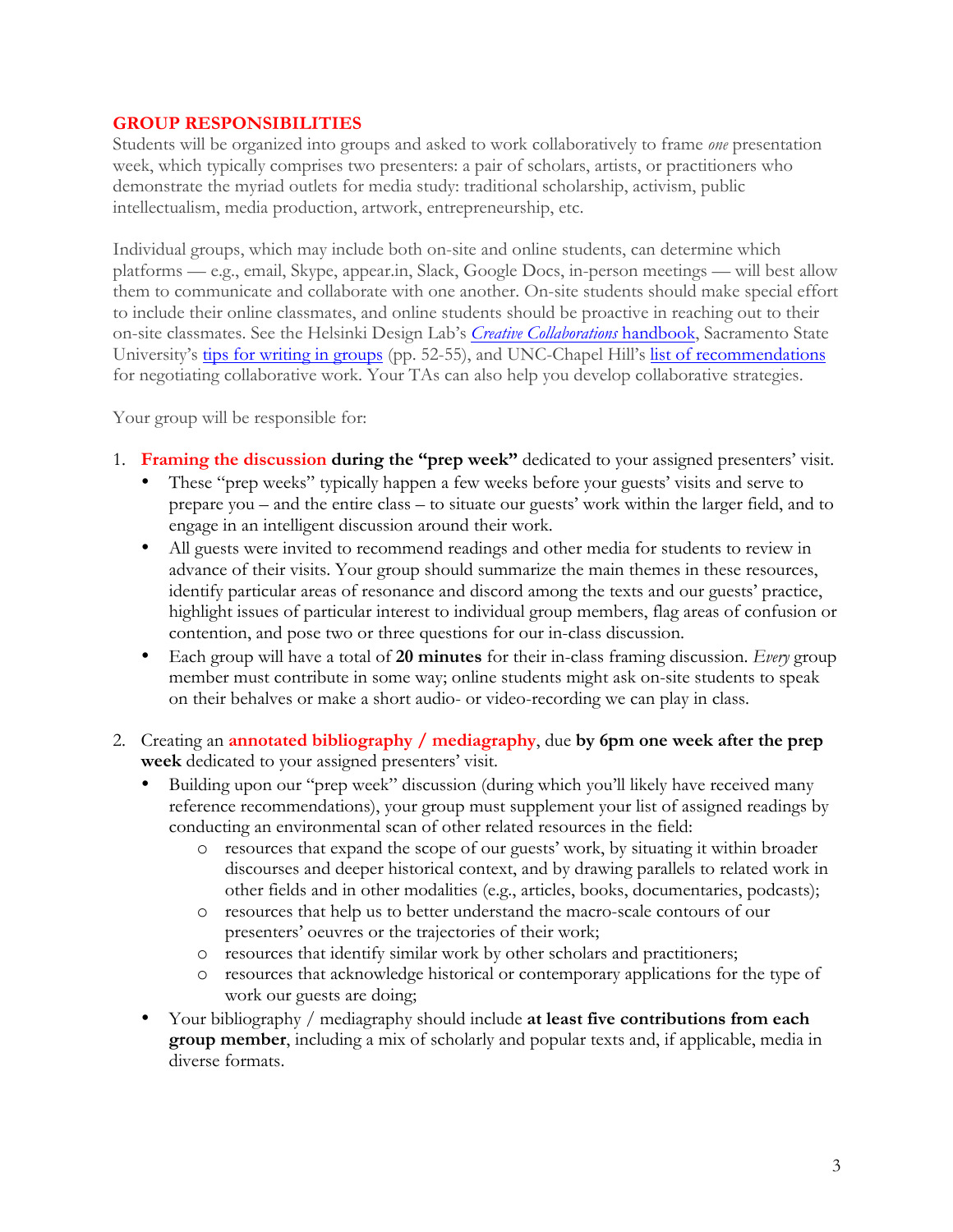- o To demonstrate that you know how to situate our discussion within an *academic*  discourse, **at least two of each student's contributions should be scholarly** books and articles.
- o Your group should adopt a consistent bibliographic format: MLA, APA, Chicago, etc.
- o Your annotation for each resource should be between 100 and 150 words. See "Finding Sources," "Reading Effectively," and "Abstracts + Annotated Bibliographies" for more guidance.
- o Each entry should be tagged by its contributor (e.g., you might include a short byline – "Contributed by Jane Doe" – at the end of each entry).
- o Your final submitted list should be proofread and organized according to some logic, with headings identifying **groupings** of different kinds of resources (e.g., "historical context," "international applications," "similar artists," etc).
- o Please create your bibliography on **Google Docs and share it with Shannon and your TA.**
- 3. On the day of your assigned presenter's visit, **kicking off the Q&A** by asking two or three questions to our guests.
	- Of course it's impossible to predict what, precisely, our presenters will share with us but based on your research on their past work, and the broader reading you've done for your environmental scan, you and your group members should consult with one another in advance of your assigned lecture to identify what aspects of your presenter's work most interest you, most trouble you, most inspire you, etc. And through this discussion you can identify issues that you'll want to raise in the lecture Q&A. Your questions might address not only the *content* of the guests' presentation, but also their methodology and creative processes, research and production resources and tools, sources of funding, etc.
	- At the very end of the lecture, you'll kick off the Q&A. You can choose how to delegate this responsibility; one of you could be your group's inquisitor, or you could take turns. You *will* have to improvise, to some degree.
	- Please see our tips for "Engaging with Presentations and Asking Questions."
- 4. Submitting a **collaboratively-created descriptive and critical response** to the presentation.
	- These responses might take a variety of forms: a 1,500- to 1,800-word jointly-written text; a 1,500- to 1,800-word round-robin Q&A amongst the group members, in which each explores how the presentation informed his/her own thinking and practice; a creative response, perhaps in the form of a video or podcast (five minutes max!), visual notes, an information map, etc. You could even design multiple sections in hybrid forms.
	- Make an effort to work in the readings and material from your annotated bibliographies. And please include proper citations where appropriate!
	- Groups must send Shannon either via email in the form of a Word Doc, or via Google Drive (I'll need to be able to insert editorial margin comments) — complete, *edited, proofread* drafts\* or rough cuts of their responses, including embedded media or links to all media, **no later than 6pm on the Monday** *following* **the lecture**.
		- o **\****Nota bene*: Many of the "drafts" I've received over the past few years have been rife with typos, grammatical errors, repetition, non sequiturs, obfuscatory language, etc. This messiness doubles the amount of time it takes me to make sense of and respond to the work — which, in turn, limits the amount of time I have to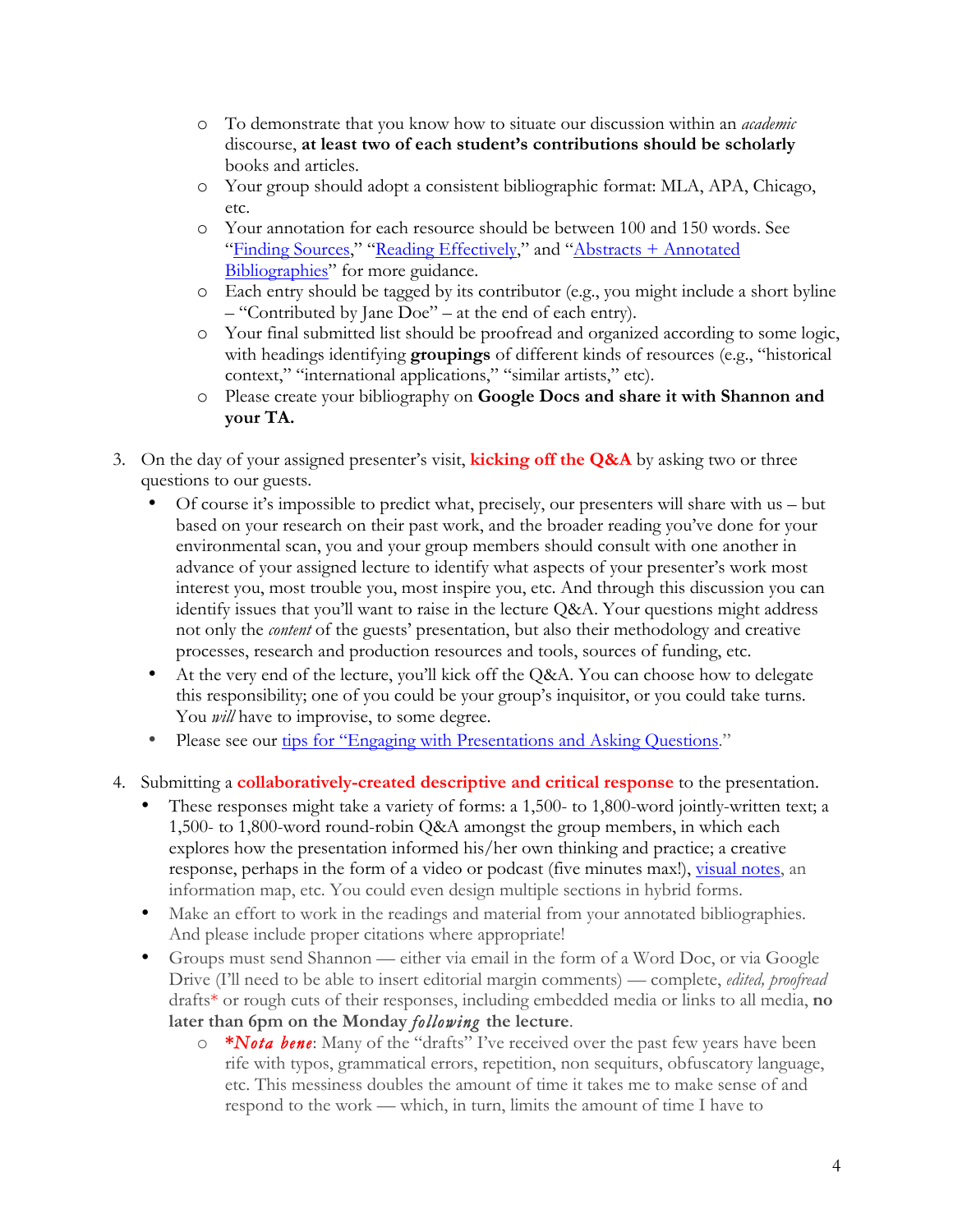offer *substantive*, non-mechanical feedback to *you*. This is not to say that your drafts need to be *perfect* (the whole point of submitting drafts is to get feedback and improve!); rather, I'm asking simply that you make sure your draft is as structurally so und, clean, intelligible, as possible, so I can offer feedback on the *content*, rather than merely the format and mechanics.

- Shannon will then provide feedback within two days (groups will receive only *one round* of edits, so these drafts should be in good shape!), and groups will revise accordingly and resubmit their **completed responses** to Shannon no later than **6pm on the Monday two weeks after the lecture**.
- Useful Resources:
	- You can review past students' (poorly archived) responses here.
	- Here are a few other examples of event responses: Shannon's response, published in *Nautilus* magazine, to the 2013 "New|Media Archives" discussion @ NYU; Liz Losh's more informal response to the 2013 Feminist Information Tech conference; Austin Kleon's visual notes on the 2010 TedX PennQuarter conference. You needn't emulate these examples; I provide them merely to give you a sense of how *others* productively recap academic events for public audiences or for their personal benefit.
- 5. Submit a **group assessment**: one from each group member to your TA.
	- As your group submits your final, revised critical response, each of you should complete **this short online form** assessing your group's collective work and your individual group members' contributions.
	- These assessments are due by **6pm two weeks after your assigned presenters' visit**.

## **TO RECAP:**

- **On your assigned presenters' prep week:** 20-minute framing of our discussion
- **One week after prep week:** 20-item annotated bibliography / mediagraphy, shared with Shannon and your TA
- **On your assigned presenters' lecture evening:** two or three questions to kick off Q&A
- **One week after presenters' lecture:** draft of critical response due to Shannon
- **Two weeks after presenters' lecture:** final draft of critical response due to Shannon and group assessment due to your TA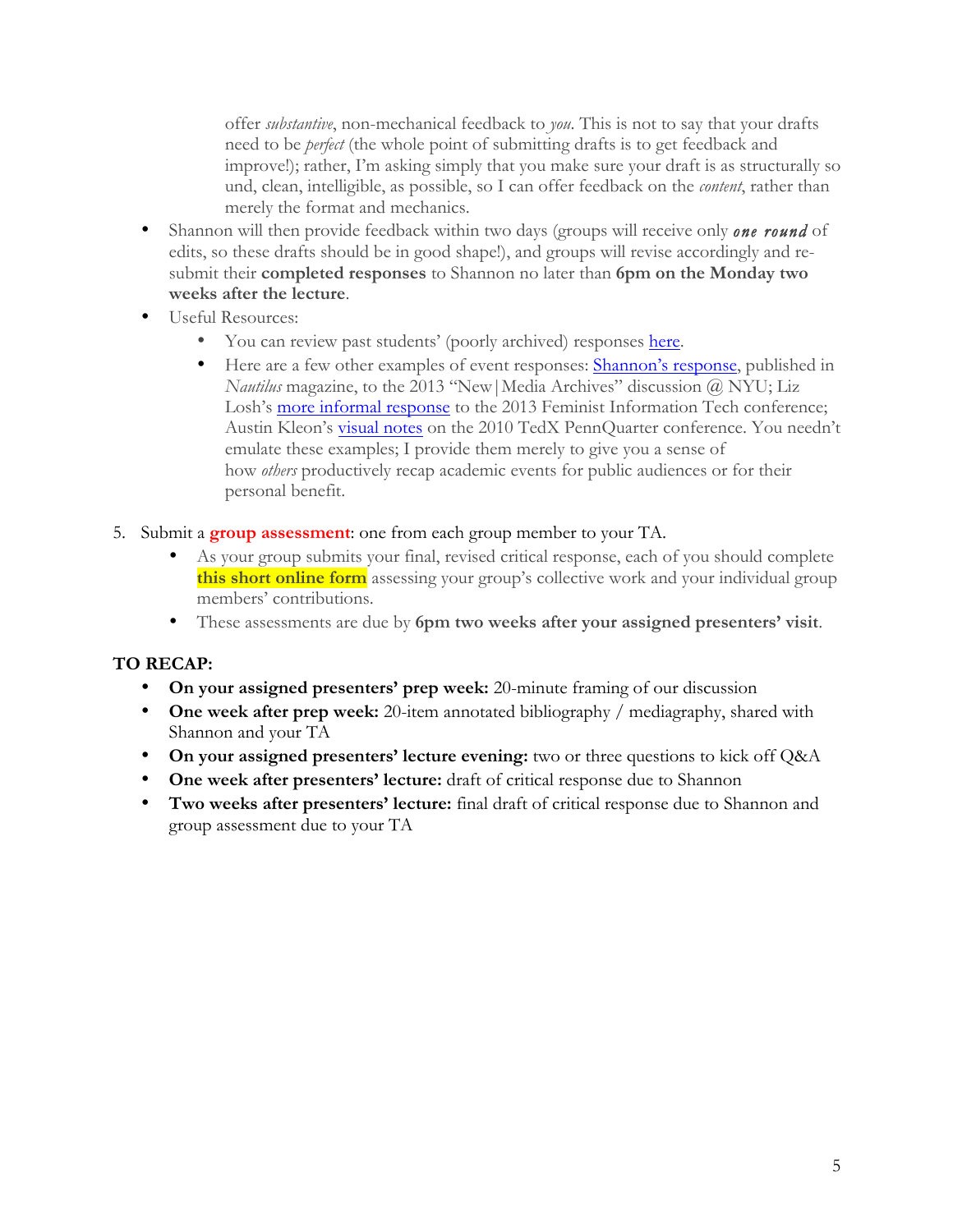## *What are you learning?*

- You're exposing yourself to a variety of emerging communities of thought and practice within Media Studies.
- You're learning how to orient yourself within a new field of study and how to engage with topics that might be outside your immediate areas of personal interest, but are *still* relevant to your discipline.
- You're learning how to find connections between seemingly disparate ideas and projects, and developing the skills necessary to conduct a literature review or environmental scan – a integral component of any thesis or grant proposal or business plan.
- What's more, this background research, and the on-the-fly thinking you'll have to practice during the Q&A, are necessary for *any* interview situation: maybe you're interviewing job candidates at work; interviewing notable figures for your academic research, or for a podcast or video; hosting a speaker series of industry leaders at your office, etc. Thus, you're cultivating intellectual generosity and learning how to be a good host.
- You're negotiating the differences among group members, and figuring out how to exploit the variety of intelligences and skills present in a group.
- You're learning how to work with an editor, how to proceed through the iterative process of revision.
- You're relying on collective intelligence and critical feedback in order to improve your own work.

## *Why have we broken you into groups?*

Not to torture you. I promise. Instead, we've done this primarily because:

- We want you to *talk with one another* about the lectures; what you take away from this experience will likely be much richer and more meaningful if you've rehearsed and revised your ideas through dialogue, rather than blindly upholding your own immediate, unchallenged, selfcentered response.
- We can more richly document and reflect on our in-class events if your responses exploit the diversity of skills your classmates bring to the table; if someone's a skilled audio producer, illustrator, or producer, your group's response could incorporate – and be strengthened by – those modes of expression.
- So much work in the "real world" involves collaboration in small groups, so this class activity offers good practice in negotiation, collaborative production, etc.; and
- To aid with course logistics: most semesters, UMS is a large class, and we want to find the best way to "filter" your collective intelligence into our class meetings. We're essentially following the principles of representative democracy, with small congresses and elected representatives.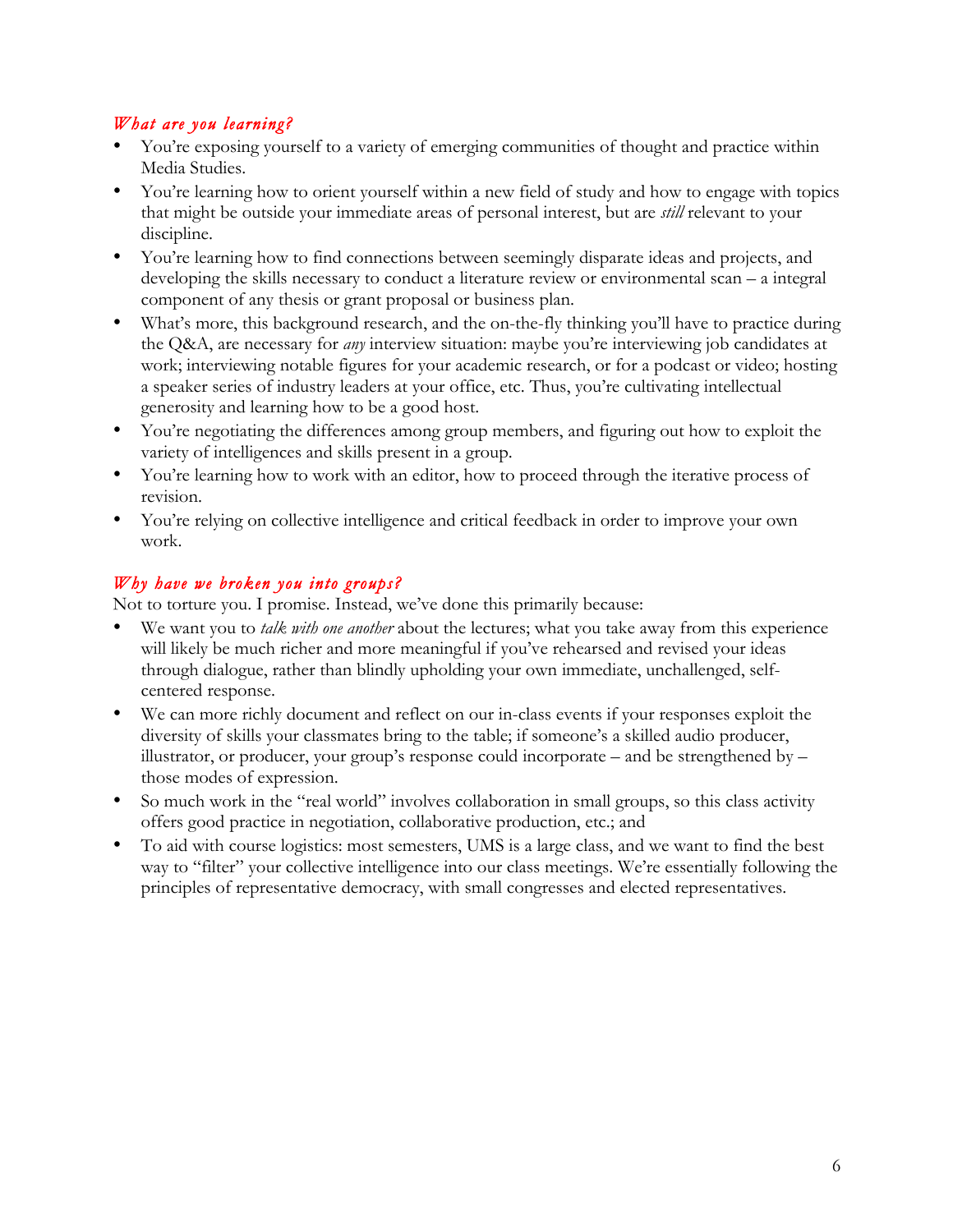#### **GRADING**

Grading is **pass/fail**, but, as with all required courses in our program, students must complete **'B' level work** in order to pass the course.

#### *Why is this course pass/fail?*

Because this course is about exploration and trial: of possible trajectories within Media Studies, of various academic conventions and modes of expression, of collaborative practices. It's all but impossible (and not terribly helpful) to quantify "success" in exploration. The skills you develop in UMS are meant to serve you throughout your graduate study, and throughout your career. Thus, your work here is necessarily work-in-progress.<sup>1</sup>

In addition, we expect that you, as graduate students, don't always require external motivation to put in your best effort, especially when the potential rewards are proportional to the effort you expend.

#### **Academic Honesty**

All students are expected to familiarize themselves with the University's Academic Honesty policy. Any acts of academic dishonesty will result in *automatic failure of the course*.

#### **Deadlines**

1

All assignment deadlines are listed on the syllabus. Late work will be penalized, and extensions will be granted only rarely, and only after consulting with your instructor well in advance of the assignment deadline.

A student who has not submitted all assigned work by the end of the semester does not receive an "Incomplete" by default. "Incompletes" are assigned only in extreme circumstances, and require that the student consult with his or her Instructor before the end of the semester and sign a contract obligating him or her to complete all outstanding work by a date that we agree upon.

"Wicked" competencies have quite a lot in common with the so-called "soft skills" that are valued by employers (such as the application of emotional intelligence in teamworking and other situations). Knight (2007) described them as:

<sup>1</sup> These skills that develop over time – outside the timeframe of a single semester's coursework – are what educational researcher Peter Knight calls "wicked competencies." As Tight et. al. explain:

achievements that cannot be neatly pre-specified, take time to develop and resist measurement-based approaches to assessment.

Such achievements often take longer than an individual module of study to develop, and may more appropriately be assessed over a complete study programme. …Assessments are…judgments rather than measurements (which, in reality, are no more than quasi-measurements at best). In Knight's (2006) terms such judgments are "local," and hence cannot be force-fitted into a specified list of assessment criteria. Grades can signal in only broad terms the strengths and weaknesses of such multi-faceted achievements, and an overall grade might obscure a significant weakness. A pass/fail approach to grading, supported by a commentary on strengths and weaknesses, may be more appropriate" (Malcolm Tight, Ka Ho Mok, Jeroen Huisman, Christopher G. Morphew, Eds., *The Routledge International Handbook of Higher Education* (New York: Routledge, 2009): 218).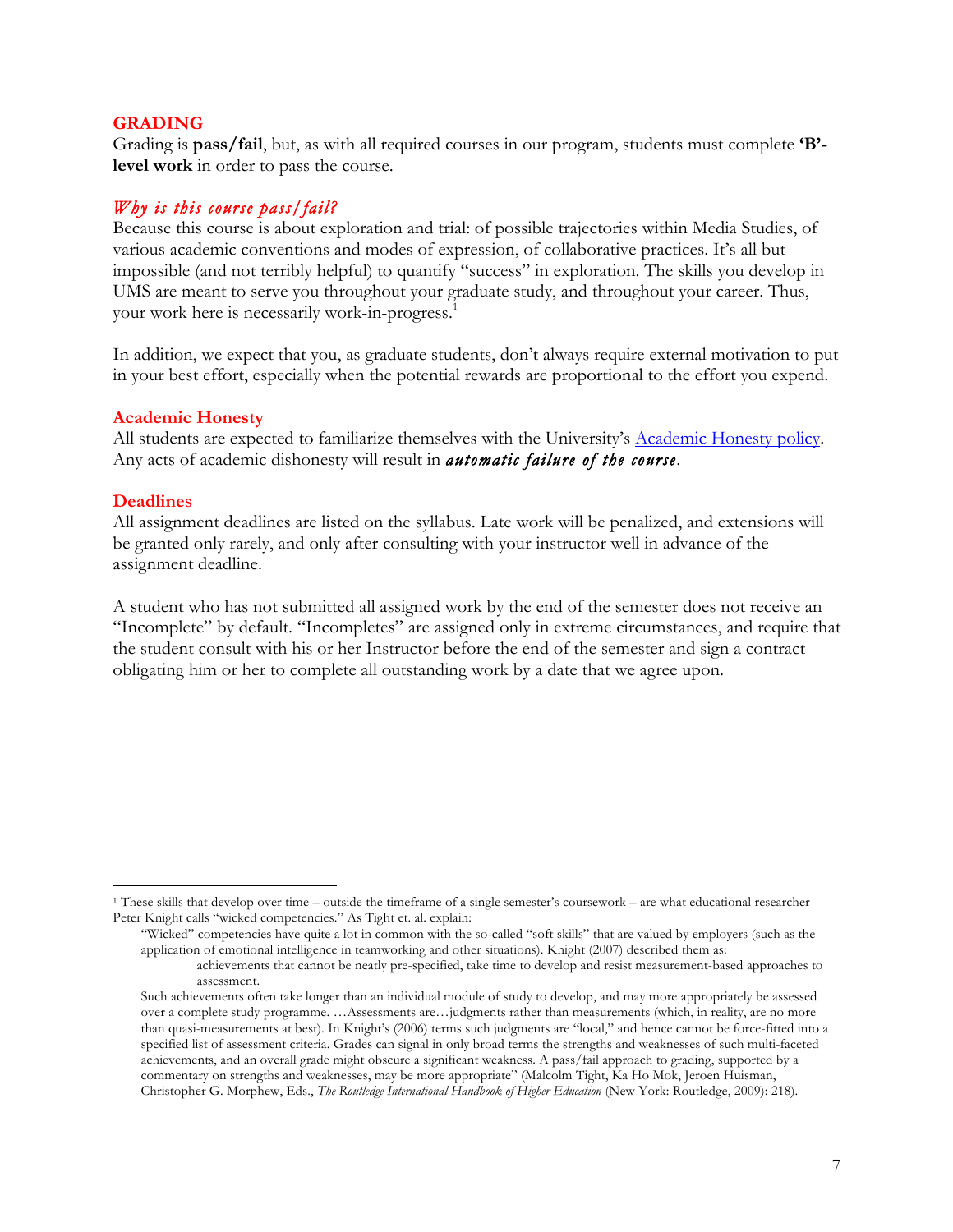## OUR TOOLS

#### **Class Website**

http://www.wordsinspace.net/UMS/

#### **Required Texts**

All required readings and supplemental resources will be posted on the class website. Most are available on the open web, and you should be able to link directly to them, yet some resources are copyrighted; these are hosted behind a password-protected firewall. To access them, you'll be prompted to enter a username and password: "**student**" and "**seecritfilez**".

#### **Recommended Texts**

Alan Fletcher, *The Art of Looking Sideways* (New York: Phaidon, 2001): a provocative and inspiring "guide to visual awareness"

Robert L. Peters, Ph.D., *Getting What You Came For: The Smart Student's Guide to Earning a Master's or Ph.D.*, Rev. Ed. (New York: Farrar, Strauss and Giroux, 1992/1997): Roughly a third of the book is dedicated to the application process; the remainder addresses such issue as time management, program politics, the thesis process, stress and depression, social skills, and the special concerns of women, minorities, and international students.

Gregory Colón Semenza, *Graduate Study for the 21st Century: How to Build an Academic Career in the Humanities*, 2<sup>nd</sup> Ed. (New York: Palgrave Macmillan, 2010): Although, as the subtitle suggests, this book is especially helpful for students who plan to pursue a PhD and an academic career, the early chapters of the book offer advice (on grad school "culture," organization and time management, the graduate seminar and seminar paper) that has proven very useful even to those students who plan to stop at the  $MA.<sup>2</sup>$ 

John Swales & Christine Feak, *Academic Writing for Graduate Students: Essential Tasks and Skills*, 2<sup>nd</sup> Ed. (Ann Arbor: University of Michigan Press, 2004): This text is especially useful for students new to academic writing, or for whom English is a second language.

<sup>&</sup>lt;sup>2</sup> Semanza also has a few things to say about the "intro to grad studies" class, of which UMS is a derivative: Many graduate programs in the humanities require that students pass the equivalent of an 'Introduction to Graduate Studies' course in their first semester….While it's true that introductory courses often were (and still can be) intimidating,…they have always been defined by their practical approach to graduate studies in a particular field…. The key to contending with such a requirement is in using the highly practical emphasis of the class as a counterbalance to the stress and anxiety it may temporarily cause you.

<sup>…[</sup>W]hat may seem most tedious and difficult…about these introductory courses is also what makes them most useful; the Introduction to Graduate Studies course is often the only opportunity for graduate students to study their discipline on the metaprofessional level and perhaps the only class designed to train students in the tools and methods they will need throughout their graduate careers. Whether the introductory course in place at your institution happens to be run as a boot camp, a regular seminar, or a friendly forum, never underestimate its importance at the beginning of your career. The course not only will provide you with invaluable skills and information, but it also will help you establish the work habits you'll employ throughout your lifetime…. Recognize that you are lucky to be in a program that offers such a course, and don't pass up the opportunity to make the most of it" (32-3).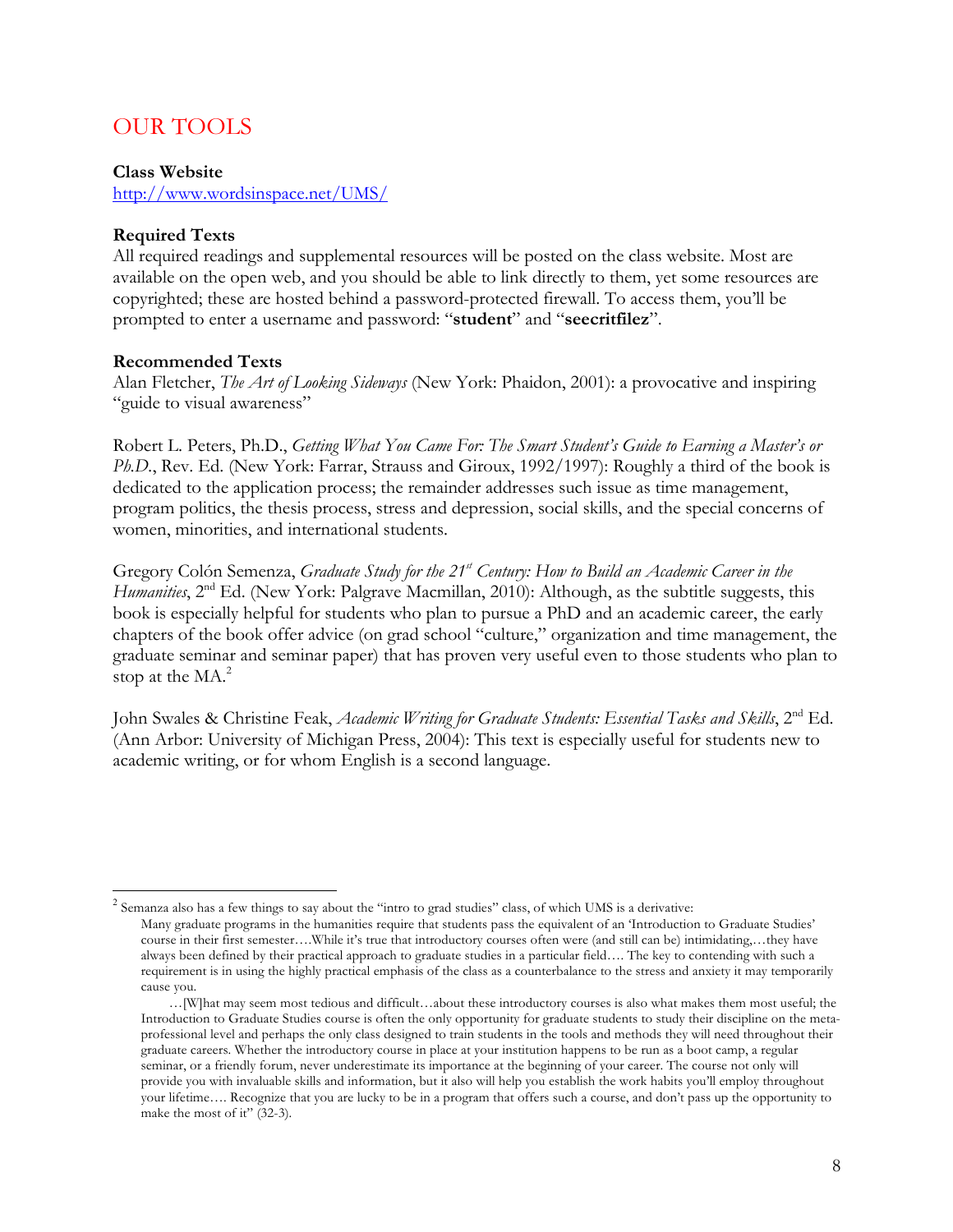# January 23: Intro + Overview

## January 30: Overview of Team Project + Team Formation

- Before **5pm EST on January 29**: please post to this shared Google Doc (you'll be prompted to enter your New School login info) a **150-word bio** – and, if you like, a photo – introducing yourself to us: your academic and professional background and goals, your intellectual and creative interests, etc. Online students, you're also welcome (but not required!) to send us a video or audio self-introduction that we can play in class. The TAs and Shannon will use these bios to organize you into groups.
- Brian Croxall, "An Open Letter to New Graduate Students," *ProfHacker, The Chronicle of Higher Education* (August 19, 2010).
- Mark Sample, "An Open Letter to Part-Time Graduate Students," *ProfHacker, The Chronicle of Higher Education* (September 29, 2010)
- Rachel Herrmann, "A Letter to Past Graduate-Student Me," *The Chronicle of Higher Education* (June 22, 2016).
- Justin Reedy & Madhavi Murty, "Creating a Research Agenda," *Inside Higher Ed* (May 20, 2009).
- Review this set of guides: "Reading Effectively," "Abstracts + Annotated Bibliographies," "Engaging with Presentations + Asking Questions," and "Forms of Scholarship: Multimodal."
	- o These guides will not only help to prepare you for your UMS group project, but will also ideally prove relevant to and useful for the work you complete throughout your academic and professional careers.
- Please review The New School's Academic Honesty Policy.
	- o See also the Center for Education Technology, Middlebury, Colby, Bates & Bowdoin Colleges, Plagiarism Resource Site
	- o Yes, I'm sure you've heard plenty of lectures on plagiarism, yet it continues to be a problem even among graduate students. I recommend that you make sure you're perfectly clear on what constitutes plagiarism and how to avoid it, because any infractions can result in the failure of a course – or even expulsion from the program.

## *Supplemental Resources:*

- Shannon Mattern, "Finding Sources," "Resource Management + Note-Taking," "The Literature Review / Mediagraphy," *Words in Space.*
- Kathleen Fitzpatrick, "Generous Thinking," Talk @ University of Richmond, Spring 2016.
- Neil Postman, "Bullshit and the Art of Crap Detection," National Convention for the Teachers of English, Washington, D.C., November 28, 1969.
- Carl T. Bergstrom's and Jevin West's "Calling Bullshit in the Age of Big Data," a syllabus for a hypothetical class
- Juliette Cezzar, "Why Is So Much of Design School a Waste of Time?" *Dear Design Student* (November 10, 2015).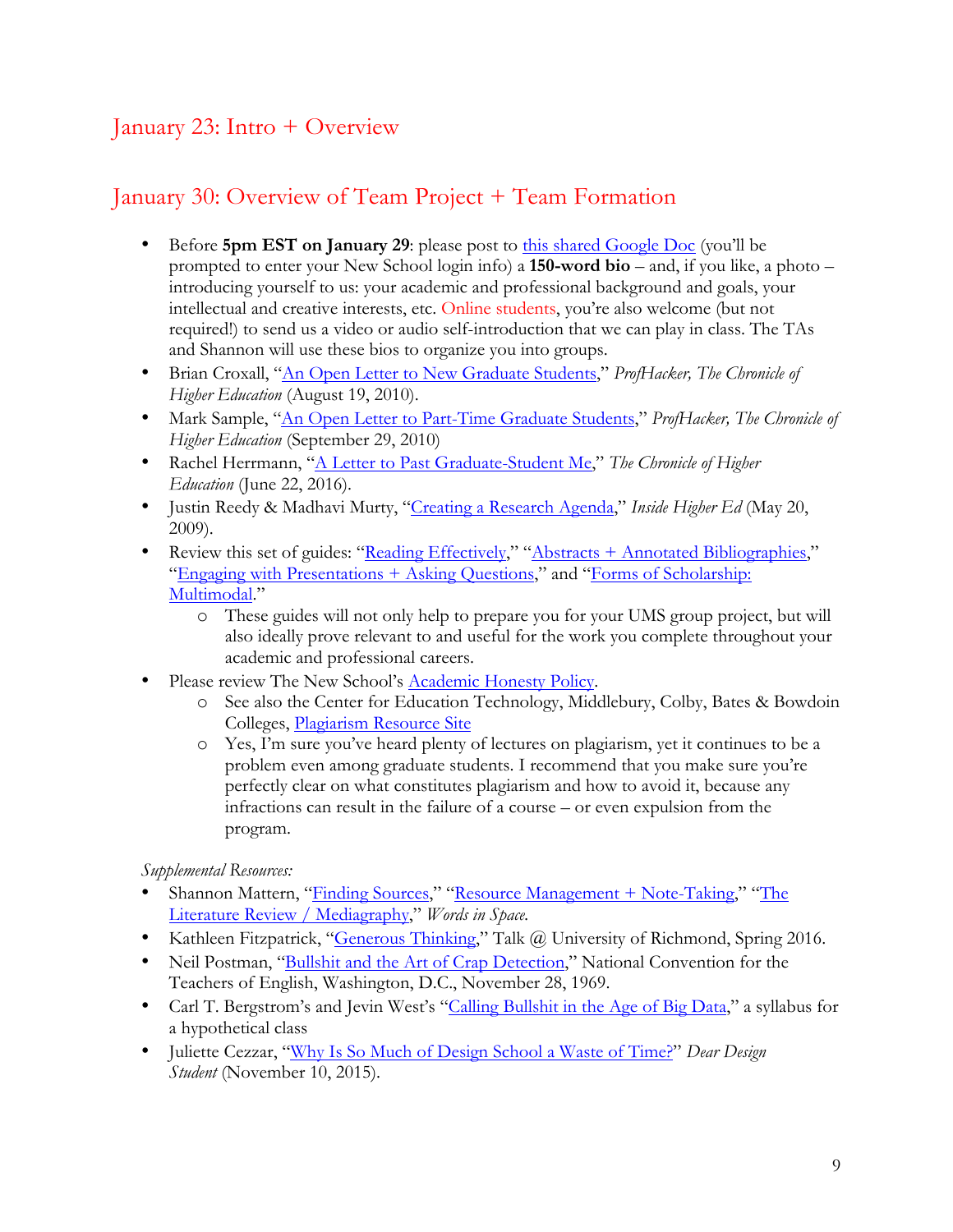# February 6: Contours of the Field

## **DEAN CAROL WILDER**

- John Culkin, "A Schoolman's Guide to Marshall McLuhan," *The Saturday Review* (March 18, 1967): 51-2, 70-2.
- John Culkin, "Doing the Truth" in *Introduction to Media Studies* (?): 3-6.
- Kit Laybourne, "A Definition for Media Studies," Working Paper, 1972.
- To get a sense of what's currently happening in the field, browse through a few conference programs and publisher catalogues:
	- o The 2017 Society for Cinema and Media Studies Conference (starting on p. 4)
	- o The 2017 Transmediale conference
	- o New film/TV and media books by Duke University Press; internet studies and new media titles from MIT Press; film + media books from Minnesota
	- $\circ$  Calls for proposals on the H-Film listserv
	- o This is just a small sample. Search to see what kinds of conferences, festivals, publication series, listservs, etc., exist in *your* particular areas of interest.

*And to help you think about processes of collaboration as you embark on your group projects:* 

• Marc Downie, Shelley Eshkar & Paul Kaiser, *Creative Collaborations* (Helsinki Design Lab / Sitra).

*Supplemental Resources:* 

- On the genealogy of Media Studies: W.J.T. Mitchell and Mark B. N. Hansen, Introduction to *Critical Terms for Media Studies*, eds. Mitchell and Hansen (Chicago: University of Chicago Press, 2010): vii-xxii.
- On the history and breadth of the field: check out the table of contents for the *International Encyclopedia of Media Studies* (Wiley Blackwell, 2013).
- On the history of our School of Media Studies: "The Medium is the Message; Media Studies Celebrates 40 Years," *New School News* (September 15, 2015).
- On the state of the field: Renee Hobbs, "The State of Media Studies Scholarship" [presentation]
- On the importance of developing tech skills within a broader liberal arts context: Sarah McBride, "Want a Job in Silicon Valley? Keep Away From Coding Schools," *Bloomberg*  (December 6, 2016).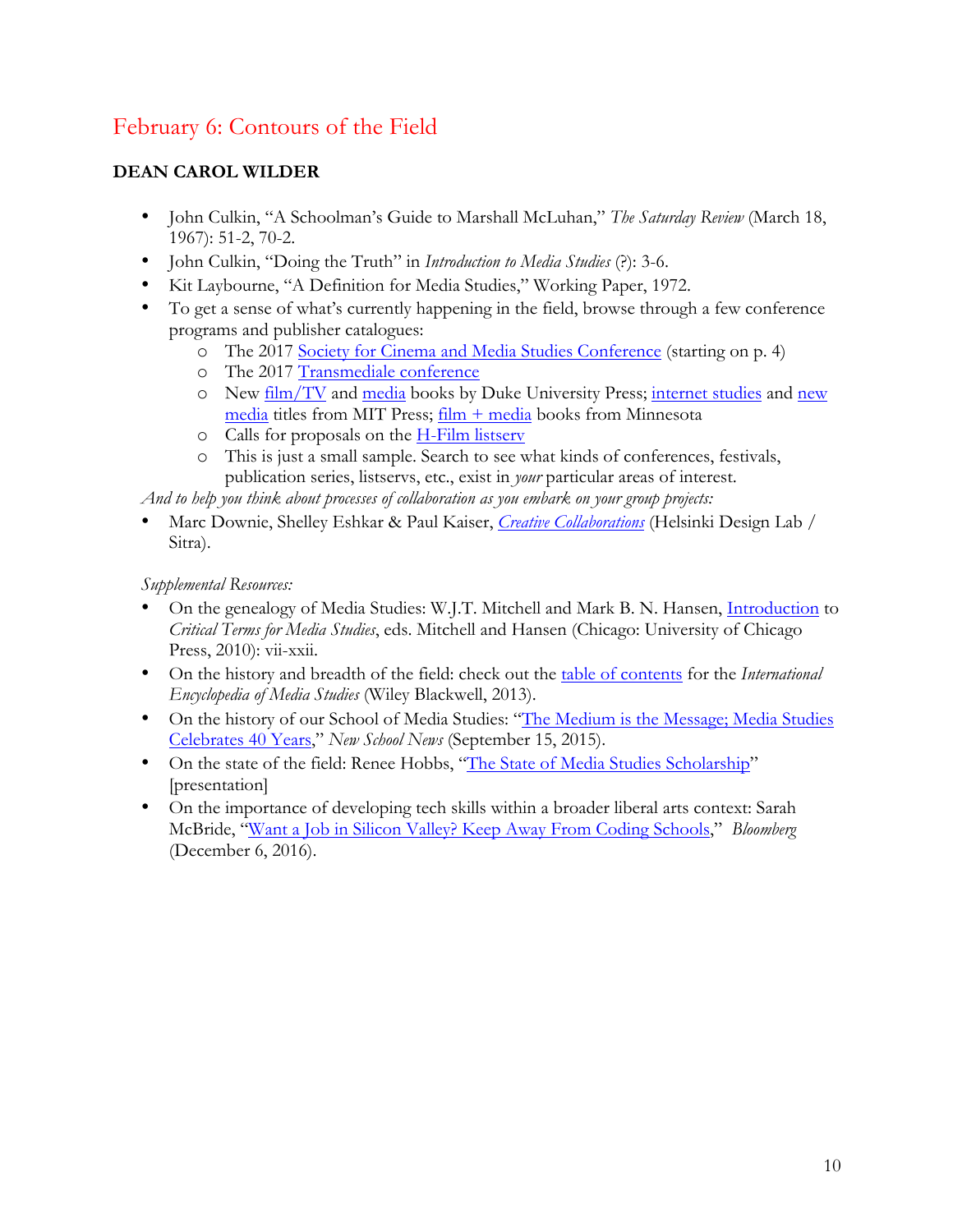# February 13: Prep for Panel 1 (March 6: Documentary And Difference) + Academic Skills Workshop 1: Graduate Research + Writing

## **6PM: BRITA SERVAES, NEW SCHOOL LIBRARIES, + REPRESENTATIVE FROM THE UNIVERSITY LEARNING CENTER**

- Genevieve Yue, "The China Girls on the Margins of Film," *October* 153 (Summer 2015): 96- 116.
- See Genevieve's website
- Allan Sekula, Introduction and "Aerospace Folktales" in *Photography Against the Grain: Essays and Photo Works 1973-1983* (Halifax: The Press of the Nova Scotia College of Art and Design, 1984): ix-xv, 106-64.
- Maria Lind and Hito Steyerl, "Introduction: Reconsidering the Documentary and Contemporary Art" in Lind and Steyerl, eds., *The Greenroom: Reconsidering the Documentary and Contemporary Art* 1 (Berlin: Sternberg Press, 2008): 10-26 [note from Genevieve: don't worry if you don't recognize many of the works referenced in the essay's second half!]
- Effie's Vimeo Page: focus in particular on "American Hunger" and "Many Thousands" Gone"

*To prep for our library workshop:* 

• Browse through the New School Library website (also accessible through the "Apps" menu, in the upper-right-hand corner of MyNewSchool) and skim through this "Finding Resources" guide.

*Supplemental Resources:* 

- Claire Lehmann, "Color Goes Electric," *Triple Canopy* (2016).
- "Forms of Scholarship: Writing," *Words in Space.*
- Check out the University Learning Center's website.
- Howard S. Becker, Excerpts from "Freshman English for Graduate Students" and "Persona and Authority" In *Writing for Social Scientists: How to Start and Finish Your Thesis, Book, or Article*, 2nd Ed. (Chicago: University of Chicago Press, 2007): 1-20, 26-40. [Don't let the title fool you; this book isn't applicable only to social scientists or those writing theses or articles. Becker's advice applies to *all* graduate-level writing, even non-traditionally academic writing.]

# February 20: **NO CLASS**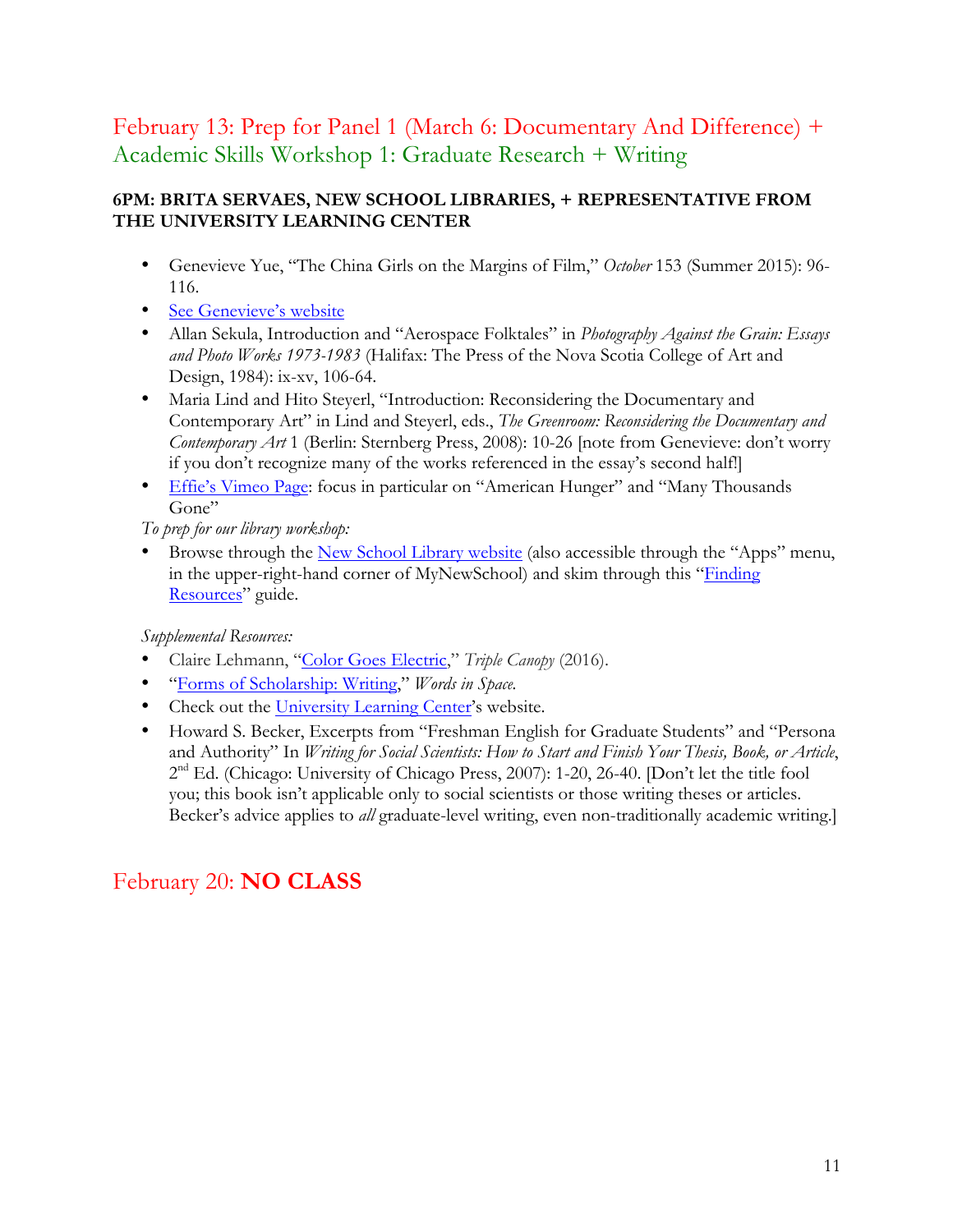# February 27: Prep for Panel 2 (March 27: Power Plays With Data) + Group Meeting Time

- Zara Rahman, "2016: A Year of Data-Driven Confusion," *Model View Culture* (December 12, 2016).
- Zara Rahman, "Dangerous Data: The Role of Data Collection in Genocides," *The Engine Room* (November 16, 2016).
- Mimi Onuoha, "The Point of Collection," *Points* (February 10, 2016).
- Responsible Data Forum, "Building a Tech Tool for Sensitive Data," Responsible Data Reflection Stories 6.
- Mimi Onuoha, "Broadway Won't Document Its Dramatic Race Problem, So a Group of Actors Spent Five Years Quietly Gathering This Data Themselves," *Quartz* (December 4, 2016).
- Sam Levin, "A Beauty Contest Was Judged by AI and the Robots Didn't Like Dark Skin," *The Guardian* (September 8, 2016).
- Browse the Responsible Data List Archives (and you're welcome to join the list, too!)
- Joseph Cox, "70,000 OkCupid Users Just Had Their Data Published," *Motherboard* (May 12, 2016).

## March 6: Panel 1: Documentary and Difference

**GENEVIEVE YUE**, Assistant Professor of Culture and Media, Eugene Lang College

**Genevieve Yue** is an assistant professor of culture and media at Eugene Lang College, and coeditor of *Discourse: Journal for Theoretical Studies in Media and Culture*. Her writing has appeared in *October, Grey Room, Film Comment,* and *Film Quarterly*. She is currently completing a book on feminism, materiality, and film theory.

**EPHRAIM ASILI**, Full Time Artist in Residence, Bard College

**Ephraim Asili** is an African American Artist, Filmmaker, and Deejay. One of the points of focus in Asili's work is the African Diaspora as a cultural force. His work often weaves together the near and the far as a way of revealing linkages across history and geography. Thus far Asili's work has been filmed in locations including Ghana, Brazil, Jamaica, and Ethiopia as well as in Philadelphia, Harlem, and Detroit. His films have screened in festivals and venues all over the world, including the New York Film Festival, Toronto International Film Festival, Ann Arbor Film Festival, San Francisco International Film Festival, Milano Film Festival, Trinidad and Tobago International Film Festival, MOMA PS1, LAMOCA, and The Boston Museum of Fine Art.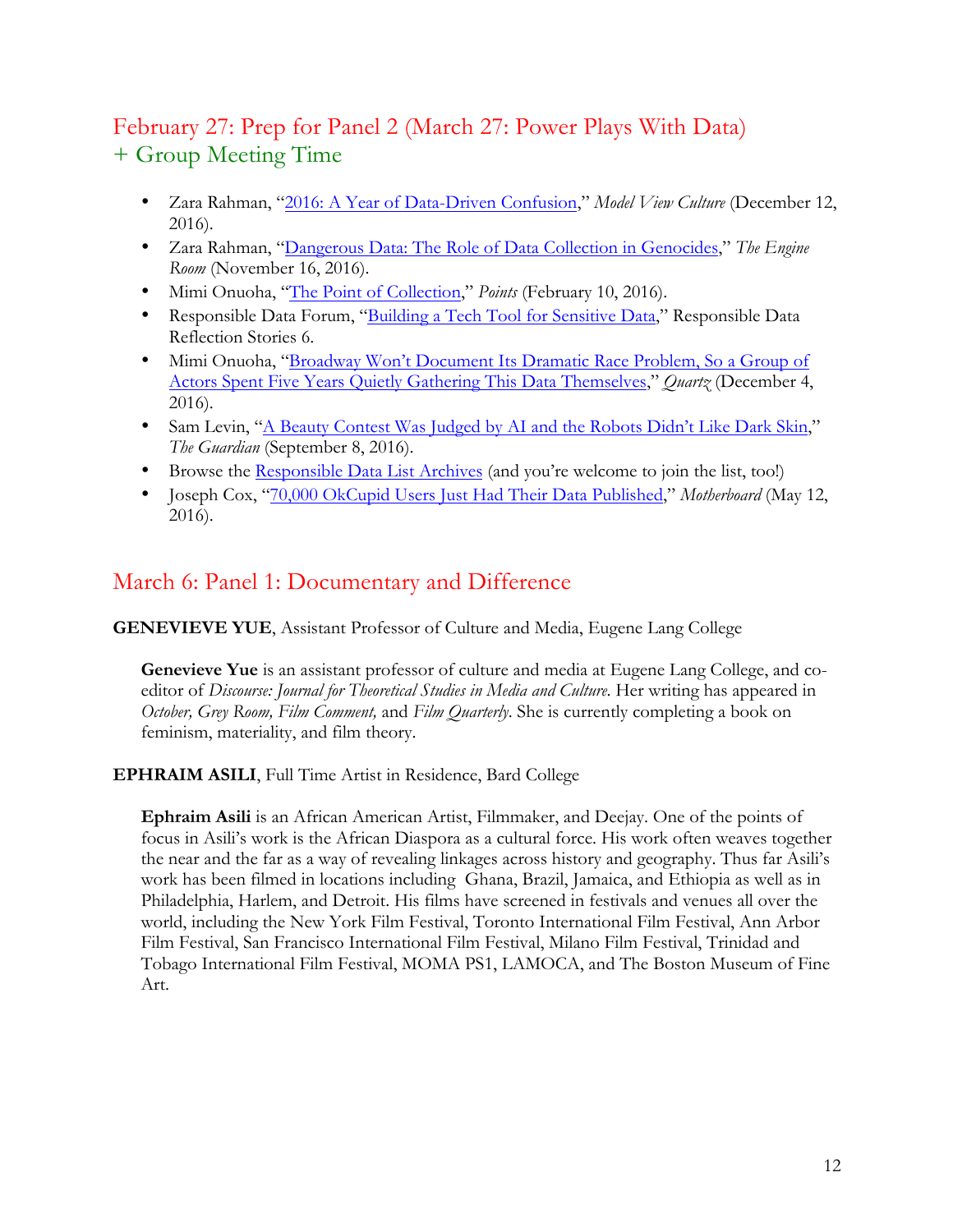# March 13: Prep for Panel 3 (April 17: Media and Thermodynamics) + Academic Skills Workshop 2: Thesis

## **7PM: MEDIA STUDIES ALUMS DARYL MEADOR + NELESI RODRIGUEZ**

- Nicole Starosielski, "Thermocultures of Geological Media," *Cultural Politics* 12:3 (2016): 293- 309.
- **By Friday, April 7, @ 5pm EST**, please email Professor Starosielski (ns119@nyu.edu) **three thermal images** (Google them!) that strike you, along with super-brief captions explaining why you find each compelling. Please write "Thermal Images for Shannon's Class" in your subject line!
- Tega Brain's Website
- Tega Brain, "Being Radiotropic" (2016)
- John Durham Peters, "The Fire Sermon" in *The Marvelous Clouds: Toward a Philosophy of Elemental Media* (Chicag: University of Chicago Press, 2015): 115-64.
- For local opportunities to work with elemental media, check out Re-Lab.

# March 20: **NO CLASS**

## March 27: Panel 2: Power Plays with Data

## **ZARA RAHMAN**, Fellow, Data & Society

**Zara** is a researcher, writer, and linguist who is interested in the intersection of power, culture and technology. She has travelled and worked in over twenty-five countries in the field of information accessibility and data use among civil society. She was the first employee at OpenOil, looking into open data in the extractive industries, then worked for Open Knowledge, working with School of Data on data literacy for journalists and civil society. Now, she is a fellow at Data & Society Research Institute in New York City, and Research Lead at The Engine Room where she leads their Responsible Data Program, looking into the practical and ethical challenges around using data in social change and activism.

#### **MIMI ONUOHA**, Artist & Research Resident, Eyebeam

**Mimi Onuoha** is a Brooklyn-based artist and researcher using code and writing to explore the process, results, and implications of data collection. Recently she has been in residence at Data & Society Research Institute and the Royal College of Art. Onuoha has spoken at and exhibited at events internationally, and in 2014 was selected to be in the inaugural class of Fulbright-National Geographic Digital Storytelling Fellows. Currently she teaches at NYU's Interactive Telecommunications Program and is a Research Resident at Eyebeam, where she is programmatically and interpersonally investigating data collection, missing datasets, and strategies for intervention and response.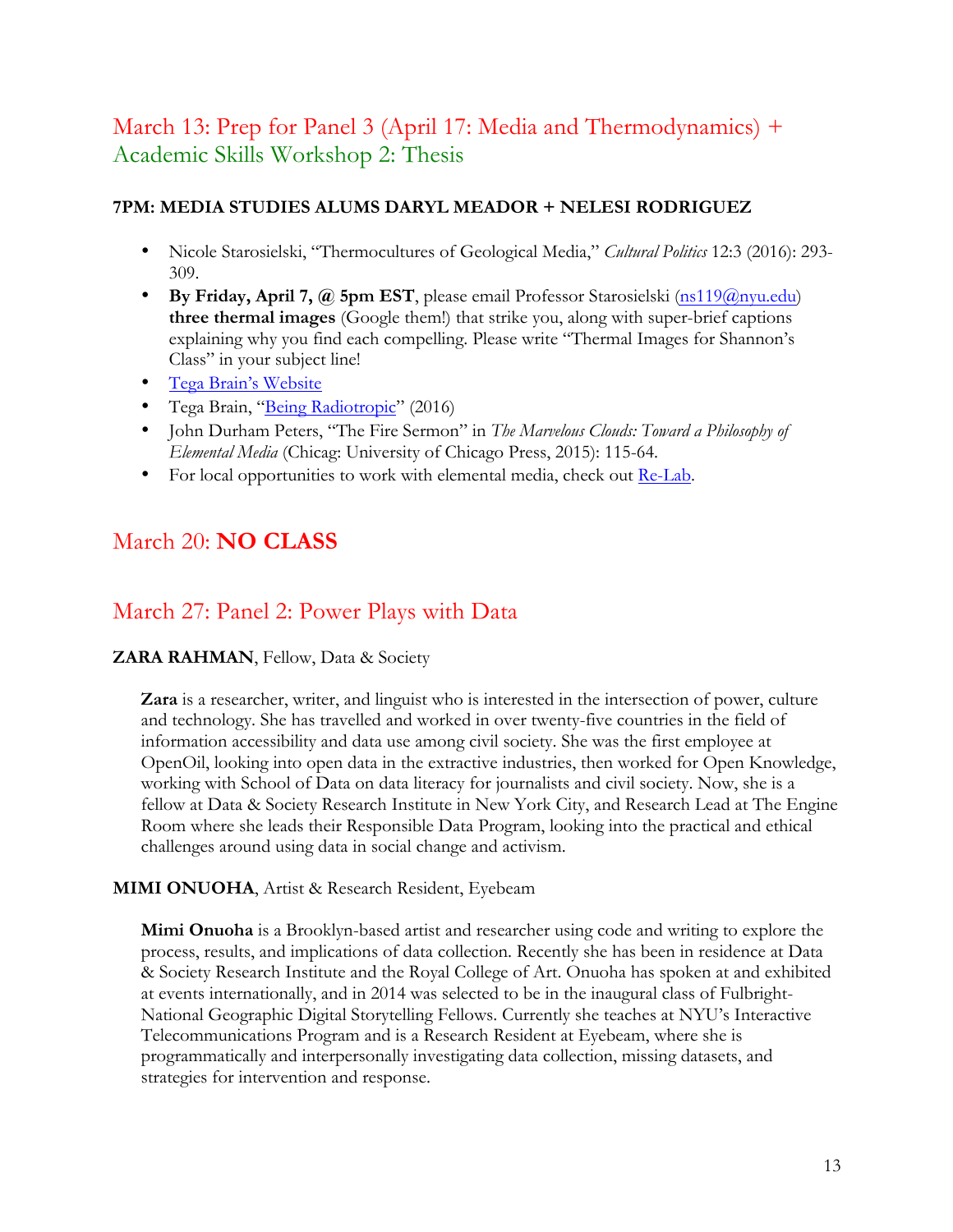# April 3: Prep for Panel 4 (April 24: Expanding Soundscape) + Academic Skills Workshop 3: Resumes, CVs + Cover Letters

## **6PM: JENNIFER MACDONALD OR MICHAEL WITT FROM CAREER SERVICES**

- R. Murray Schafer, "The Industrial Revolution" in *The Soundscape: Our Sonic Environment and the Tuning of the World* (Destiny 1977): 71-87.
- Jonathan Sterne, "Hearing" in David Novak and Matt Sakakeeny, Eds., *Keywords in Sound* (Durham, NC: Duke University Press, 2015): 65-77.
- Maile Colbert, "Wayback Sound Machine: Sound Through Time, Space and Place," *Soundscape* 31:1 (Winter/Spring 2013-14): 21-4.
- Maile Colbert, "Sounding the Archives: Sounding the Past Towards a Future Living Archive," *Found Footage Magazine* (forthcoming 2017)
- Kevin T. Allen and Jen Heuson, "Asynchronicity: Rethinking the Relation Between Ear and Eye In Ethnographic Practice" in Arnd Schneider and Caterina Pasqualino, Eds., *Experimental Film and Anthropology* (London: Bloomsbury, 2014)
- Maile Colbert's Website
- Kevin Allen's Website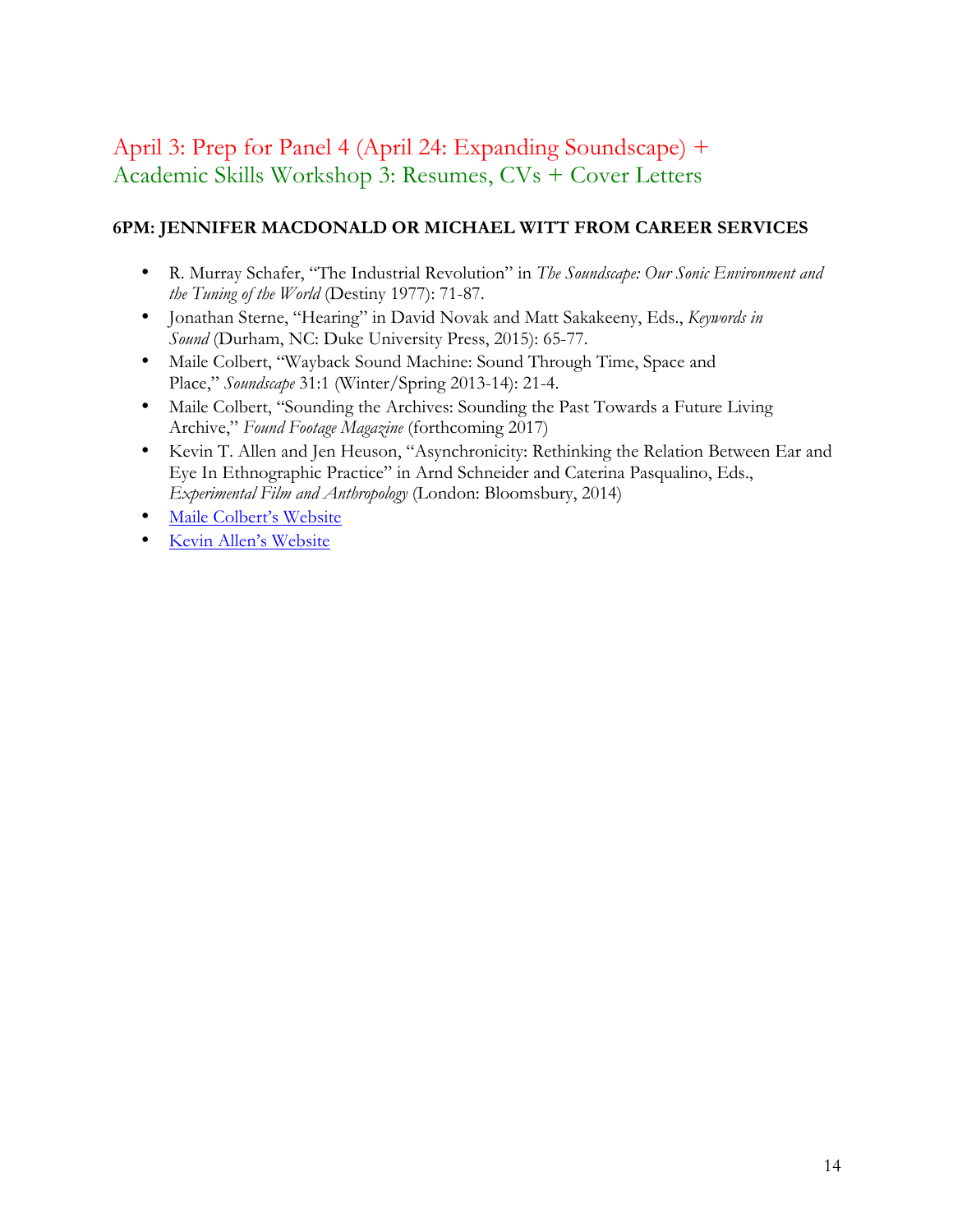# April 10: Prep for Panel 5 (May 1: Everyday Innovation: Africa) + Academic Skills Workshop 4: TBD

- Sean Jacobs, "Big Brother, Africa Is Watching," *Media, Culture & Society* 29:6 (2007): 851-68.
- Sean Jacobs, "Instagramming Africa," *Journal of African Media Studies* 8:1 (March 2016) (13 pp).
- Sean Jacobs, "Emergent African Digital Identities: The Story Behind 'Africa is a Country," *Journal of African Media Studies* 7:3 (September 2015) (15 pp).
- Binyavanga Wainaina, "How to Write About Africa," *Granta* 92 (January 19, 2016).
- Africa is a Country (Twitter, Facebook, YouTube)
- Clapperton Mavhunga, "The Coming of the Gun" and "The Professoriate of the Hunt" in *Transient Workspaces: Technologies of Everyday Innovation in Zimbabwe* (MIT Press, 2014): 71-98, 125-49 [you'll find an electronic copy through The New School Library's website].
- Clapperton Mavhunga, "Guerrilla Healthcare Innovation: Creative Resilience in Zimbabwe's Chimurenga, 1971 – 1980," *History and Technology* 31:3 (2015): 295-323.
- Clapperton Mavhunga, "Organic Vehicles and Passengers: The Tsetse Fly as Transient Analytical Workspace," *Transfers* 6:2 (2016): 74-93.

*Supplemental Resources:* 

- Sean Jacobs, "What Muhammad Ali Believed," *Jacobin* (June 18, 2016).
- Sean Jacobs, "Mr. Big Bucks and the Mamelodi Sundowns," *Road and Kingdoms* (2014).
- Sean Jacobs, "To So Many Africans, Fidel Castro is a Hero. Here's Why," *The Guardian*  (November 30, 2016).
- Search YouTube for "Clapperton Mavhunga"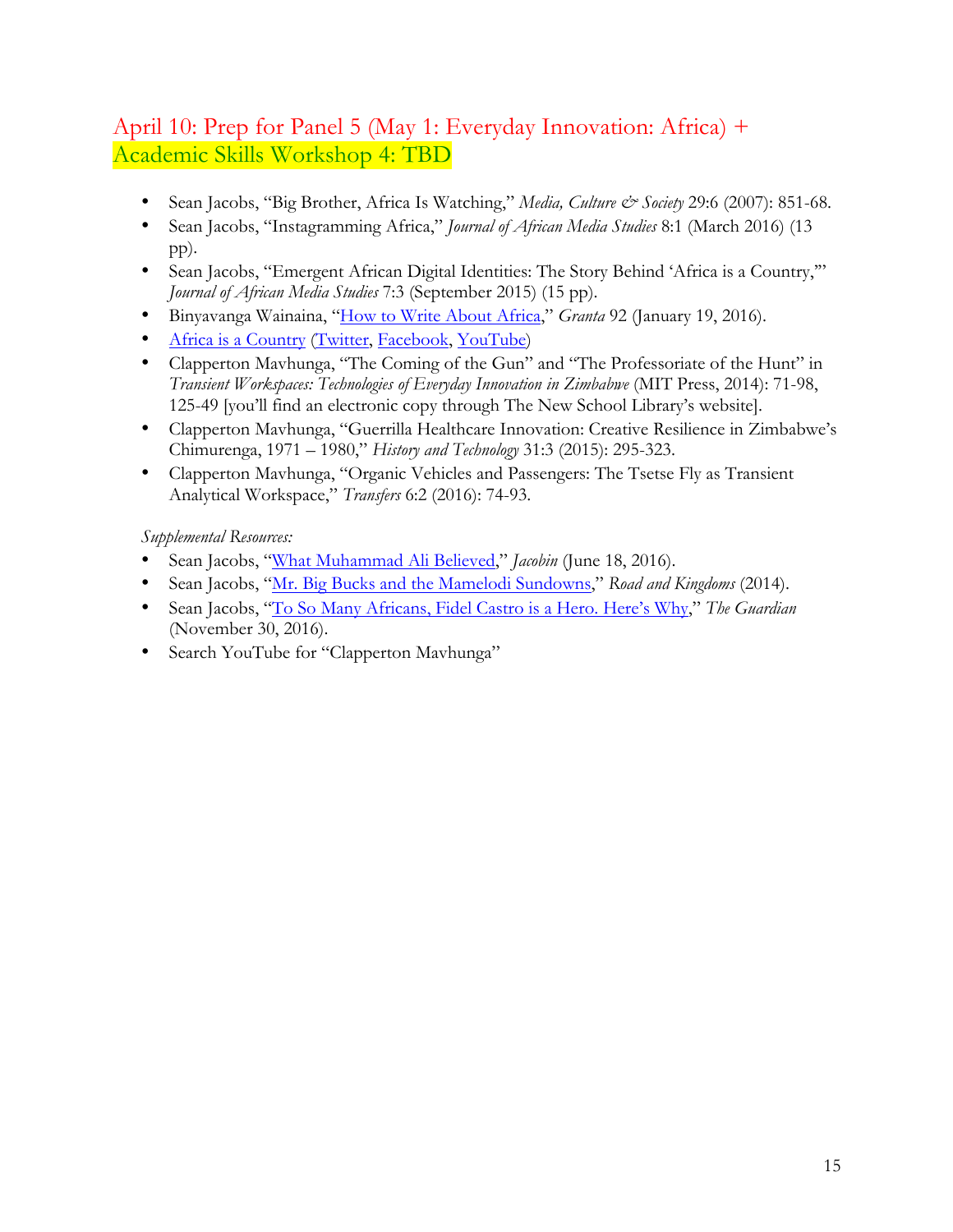# April 17: Panel 3: Media and Thermodynamics

**TEGA BRAIN**, Assistant Professor, SUNY Purchase; Fellow, Data & Society

Tega Brain is an artist making eccentric engineering, work that intersects art, ecology & engineering. Eccentric engineering reimagines technologies to address their scope and politics, with a focus on externalities and unintended consequences. She has exhibited at Haus der Kulturen der Welt, Berlin, the Science Gallery Dublin, Eyebeam in New York City and the Australian Centre for Design, Sydney. Tega is a fellow at Data & Society NYC and is an Assistant Professor of New Media at SUNY Purchase.

**NICOLE STAROSIELSKI**, Assistant Professor, Media, Culture, and Communication, NYU

Nicole Starosielski is Assistant Professor in the Department of Media, Culture, and Communication at New York University. She is author of *The Undersea Network* (2015), which charts the development of transoceanic cable systems, beginning with the nineteenth century telegraph network and extending to today's fiber-optic infrastructure. She is also co-editor of *Signal Traffic: Critical Studies of Media Infrastructure* (2015), *Sustainable Media: Critical Approaches to Media and Environment* (2016), and the "Elements" book series at Duke University Press. Her current project, Media Hot and Cold, traces the relationship between media technologies, embodied perception, and thermal conditions.

## April 24: Panel 4: Expanding Soundscape: Experiments In Field Recording

#### **KEVIN T. ALLEN**, filmmaker and sound artist

**Kevin T. Allen** is a filmmaker and sound artist who makes ethnographically imbued "soundfilms" in Vietnam, Sri Lanka, India, Peru, Bolivia, Argentina, the Wild West, and the migrant farm worker community of Immokalee, Florida. Recent research leads him to find culture not exclusively in human forms, but also inherent within physical landscapes and material objects. His work is featured internationally at museums and festivals and is funded through the Jerome Foundation. He is a part-time assistant professor of sound and filmmaking at The New School.

**MAILE COLBERT**, Doctoral Research Fellow at the Universidade Nova de Lisboa, Faculdade de Ciências Sociais e Humanas, Collaborator in the research group on Cinema and Philosophy, IFILNOVA

**Maile Colbert** is an intermedia artist and educator with a concentration on sound and video. She holds a BFA in The Studio for Interrelated Media from Massachusetts College of Art, an MFA in Integrated Media/Film and Video from the California Institute of the Arts, and is currently a Research Fellow towards a PhD in the Estudos Artísticos program in the College of Social and Human Sciences at the Universidade Nova de Lisboa. She has had multiple screenings and exhibits, and has performed and screened widely in Japan, Europe, Mexico, and the States.